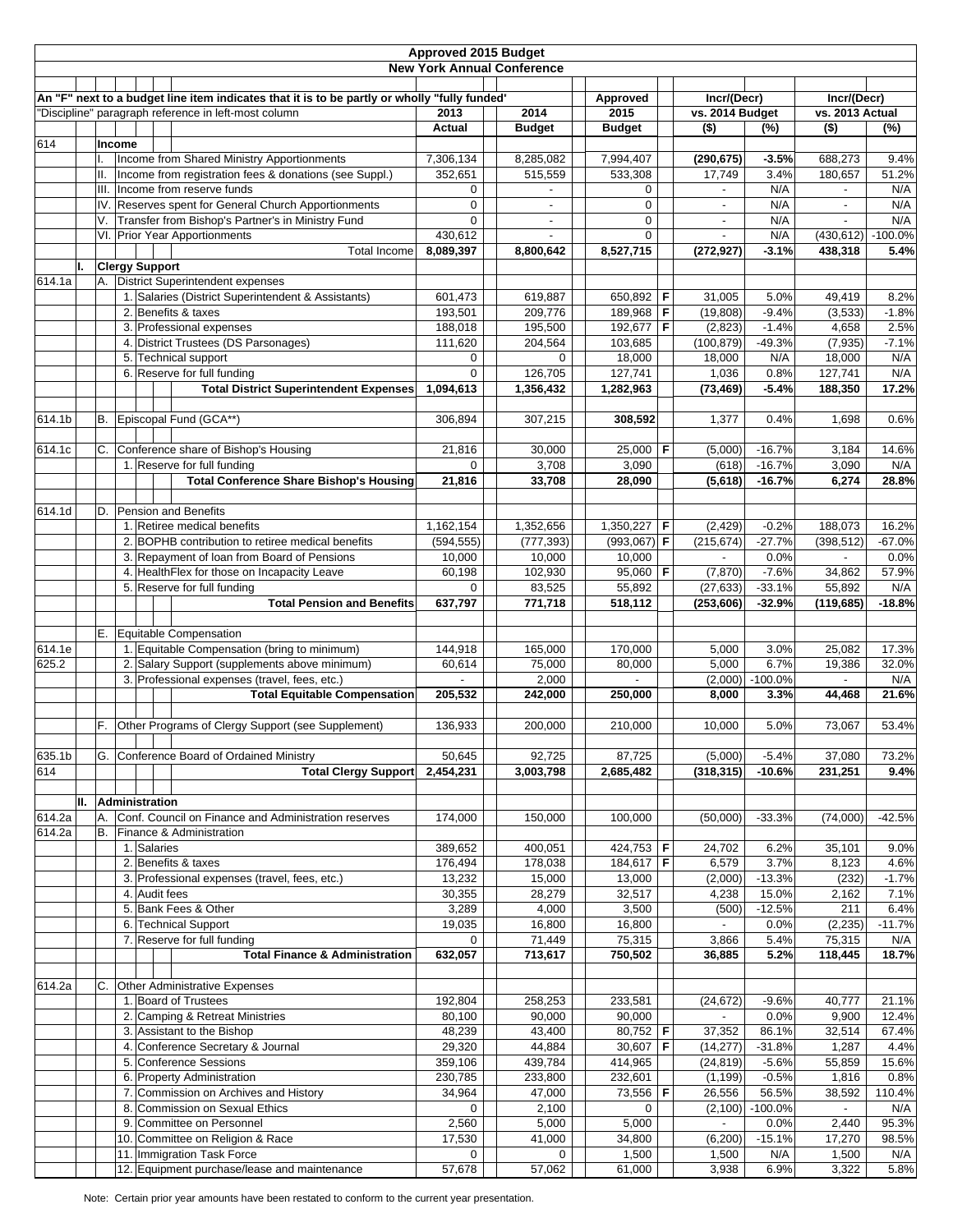| <b>Approved 2015 Budget</b>                                    |                                                                                              |    |  |                                                                                                                 |                                   |               |                      |             |                          |             |                        |          |
|----------------------------------------------------------------|----------------------------------------------------------------------------------------------|----|--|-----------------------------------------------------------------------------------------------------------------|-----------------------------------|---------------|----------------------|-------------|--------------------------|-------------|------------------------|----------|
|                                                                |                                                                                              |    |  |                                                                                                                 | <b>New York Annual Conference</b> |               |                      |             |                          |             |                        |          |
|                                                                |                                                                                              |    |  |                                                                                                                 |                                   |               |                      |             |                          |             |                        |          |
|                                                                | An "F" next to a budget line item indicates that it is to be partly or wholly "fully funded" |    |  | Approved                                                                                                        |                                   | Incr/(Decr)   |                      | Incr/(Decr) |                          |             |                        |          |
|                                                                | "Discipline" paragraph reference in left-most column                                         |    |  |                                                                                                                 | 2013                              | 2014          | 2015                 |             | vs. 2014 Budget          |             | vs. 2013 Actual        |          |
|                                                                |                                                                                              |    |  |                                                                                                                 | <b>Actual</b>                     | <b>Budget</b> | <b>Budget</b>        |             | $($ \$)                  | $(\%)$      | $($ \$)                | (%)      |
|                                                                |                                                                                              |    |  | 13. Supplies, postage, telephone                                                                                | 37,115                            | 45,200        | 39,758               |             | (5, 442)                 | $-12.0%$    | 2,643                  | 7.1%     |
|                                                                |                                                                                              |    |  | 14. IT Technical support                                                                                        | 161,722                           | 170,070       | 172,929 F            |             | 2,859                    | 1.7%        | 11,207                 | 6.9%     |
|                                                                |                                                                                              |    |  | 15. Gen. & Juris. Conf. Travel / Committee training                                                             | 1,797                             | 5,000         | 2,500                |             | (2,500)                  | $-50.0%$    | 703                    | 39.1%    |
|                                                                |                                                                                              |    |  | 16. Justice For Our Neighbors                                                                                   | 34,800                            | 60,000        | 60,000               |             | ÷,                       | 0.0%        | 25,200                 | 72.4%    |
|                                                                |                                                                                              |    |  | 17. Reserve for full funding                                                                                    | $\mathbf 0$                       | 8,404         | 31,086               |             | 22,682                   | 269.9%      | 31,086                 | N/A      |
| 614.2a                                                         |                                                                                              |    |  | <b>Total Other Administrative Expenses</b>                                                                      | 1,288,519                         | 1,550,956     | 1,564,635            |             | 13,679                   | 0.9%        | 276,116                | 21.4%    |
|                                                                |                                                                                              |    |  |                                                                                                                 |                                   |               |                      |             |                          |             |                        |          |
| 614.2b                                                         |                                                                                              |    |  | D. Episcopal Area Administration                                                                                |                                   |               |                      |             |                          |             |                        |          |
|                                                                |                                                                                              |    |  | 1. Bishop's Area Expense Fund                                                                                   | 40.022                            | 40,000        | 35,000   F           |             | (5,000)                  | $-12.5%$    | (5,022)                | $-12.5%$ |
|                                                                |                                                                                              |    |  | 2. Bishop's Discretionary Fund                                                                                  | 3,000                             | 10,000        | $10,000$ F           |             |                          | 0.0%        | 7,000                  | 233.3%   |
|                                                                |                                                                                              |    |  | 3. Reserve for full funding                                                                                     | 0                                 | 6,180         | 5,562                |             | (618)                    | $-10.0%$    | 5,562                  | N/A      |
|                                                                |                                                                                              |    |  | <b>Total Episcopal Area Administration</b>                                                                      | 43,022                            | 56,180        | 50,562               |             | (5,618)                  | $-10.0%$    | 7,540                  | 17.5%    |
|                                                                |                                                                                              |    |  |                                                                                                                 |                                   |               |                      |             |                          |             |                        |          |
| 614.2b                                                         |                                                                                              | Е. |  | Jurisdictional conference administrative apportionments                                                         | 23,428                            | 23,428        | 23,428               |             |                          | 0.0%        |                        | 0.0%     |
| 614.2b                                                         |                                                                                              | F. |  | General Administration Fund (GCA**)                                                                             | 127,790                           | 126,970       | 124,195              |             | (2,775)                  | $-2.2%$     | (3, 595)               | $-2.8%$  |
| 614.2b                                                         |                                                                                              |    |  | G. Interdenominational Cooperation Fund (GCA**)                                                                 | 28,421                            | 28,235        | 27,639               |             | (596)                    | $-2.1%$     | (782)                  | $-2.8%$  |
| 614.2a                                                         |                                                                                              |    |  | H. Contingency funds (incl. Committee travel & hospitality)                                                     | (62, 997)                         | 46,000        | 46,000               |             |                          | 0.0%        | 108,997                | N/A      |
|                                                                |                                                                                              |    |  | <b>Total Administration</b>                                                                                     | 2,254,240                         | 2,695,386     | 2,686,961            |             | (8, 425)                 | $-0.3%$     | 432,722                | 19.2%    |
|                                                                |                                                                                              |    |  |                                                                                                                 |                                   |               |                      |             |                          |             |                        |          |
|                                                                |                                                                                              |    |  | III. World Service & Conference Benevolences                                                                    |                                   |               |                      |             |                          |             |                        |          |
| 614.3b                                                         |                                                                                              |    |  | A. World Service Fund (GCA**)                                                                                   | 1,059,025                         | 1,052,114     | 1,028,909            |             | (23, 205)                | $-2.2%$     | (30, 116)              | $-2.8%$  |
|                                                                |                                                                                              |    |  |                                                                                                                 |                                   |               |                      |             |                          |             |                        |          |
| 614.3                                                          |                                                                                              | В. |  | Conference Benevolences (Programs)                                                                              |                                   |               |                      |             |                          |             |                        |          |
|                                                                |                                                                                              |    |  | 1. Connectional Ministries (see Suppl.)                                                                         | 327,155                           | 474,812       | 474,500              |             | (312)                    | $-0.1%$     | 147,345                | 45.0%    |
|                                                                |                                                                                              |    |  | 2. Campus ministries                                                                                            | 56,000                            | 56,000        | 56,000 F             |             | $\overline{\phantom{a}}$ | 0.0%        | $\mathbf{r}$           | 0.0%     |
|                                                                |                                                                                              |    |  | 3. Quadrennial Mission Focus Fund                                                                               | 52,200                            | 30,000        | 30,000               |             | $\overline{a}$           | 0.0%        | (22, 200)              | $-42.5%$ |
|                                                                |                                                                                              |    |  | 4. Board of Church & Society                                                                                    | 6,956                             | 13,000        | 13,000               |             |                          | 0.0%        | 6,044                  | 86.9%    |
|                                                                |                                                                                              |    |  | 5. Reserve for full funding                                                                                     | 0                                 | 12,360        | 10,876               |             | (1, 484)                 | $-12.0%$    | 10,876                 | N/A      |
|                                                                |                                                                                              |    |  | <b>Total Conference Benevolences (Programs)</b>                                                                 | 442,311                           | 586,172       | 584,376              |             | (1,796)                  | $-0.3%$     | 142,065                | 32.1%    |
|                                                                |                                                                                              |    |  |                                                                                                                 |                                   |               |                      |             |                          |             |                        |          |
| 614.3c                                                         |                                                                                              | C. |  | Connectional Ministries Office (directly related to III.B.)                                                     |                                   |               |                      |             |                          |             |                        |          |
|                                                                |                                                                                              |    |  | 1. Salaries                                                                                                     | 142,832                           | 146,523       | 191,775 F            |             | 45,252                   | 30.9%       | 48,943                 | 34.3%    |
|                                                                |                                                                                              |    |  | 2. Benefits & taxes                                                                                             | 54,896                            | 56,181        | 71,907 F             |             | 15,727                   | 28.0%       | 17,011                 | 31.0%    |
|                                                                |                                                                                              |    |  | 3. Professional expenses (travel, fees, etc.)                                                                   | 4,855                             | 13,000        | 13,000               |             |                          | 0.0%        | 8,145                  | 167.8%   |
|                                                                |                                                                                              |    |  | 4. Technical Support                                                                                            | 10,252                            | 12,000        | 12,000               |             | ٠                        | 0.0%        | 1,748                  | 17.1%    |
|                                                                |                                                                                              |    |  | 5. Reserve for full funding                                                                                     | 0                                 | 25,053        | 32,590               |             | 7,537                    | 30.1%       | 32,590                 | N/A      |
|                                                                |                                                                                              |    |  | <b>Total Connectional Ministries</b>                                                                            | 212,835                           | 252,756       | 321,272              |             | 68,516                   | 27.1%       | 108,438                | 50.9%    |
|                                                                |                                                                                              |    |  |                                                                                                                 |                                   |               |                      |             |                          |             |                        |          |
| New section broken out<br>from Connectional<br>Ministries      |                                                                                              |    |  | D. Mission and Outreach                                                                                         |                                   |               |                      |             |                          |             |                        |          |
|                                                                |                                                                                              |    |  | 1. Salaries                                                                                                     | 101,933                           | 120,242       | 124,305 F            |             | 4,063                    | 3.4%        | 22,372                 | 21.9%    |
|                                                                |                                                                                              |    |  | 2. Benefits & taxes                                                                                             | 30,354                            | 51,045        | 49,325 F             |             | (1,720)                  | $-3.4%$     | 18,971                 | 62.5%    |
|                                                                |                                                                                              |    |  | 3. Professional expenses (travel, fees, etc.)                                                                   | 9,963                             | 13,000        | 13,000               |             | $\overline{\phantom{a}}$ | 0.0%        | 3,037                  | 30.5%    |
|                                                                |                                                                                              |    |  | 4. Mission & Outreach                                                                                           | 14,258                            | 8,600         | 15,315               |             | 6,715                    | 78.1%       | 1,057                  | 7.4%     |
|                                                                |                                                                                              |    |  | 5. Technical Support                                                                                            | 5,867                             | 4,800         | 4,800                |             |                          | 0.0%        | (1,067)                | $-18.2%$ |
|                                                                |                                                                                              |    |  | 6. Reserve for full funding                                                                                     | 0                                 | 21,170        | 21,460               |             | 290                      | 1.4%        | 21,460                 | N/A      |
|                                                                |                                                                                              |    |  | <b>Total Mission and Outreach</b>                                                                               | 162,376                           | 218,857       | 228,205              |             | 9,348                    | 4.3%        | 65,830                 | 40.5%    |
|                                                                |                                                                                              |    |  |                                                                                                                 |                                   |               |                      |             |                          |             |                        |          |
| New section<br>consolidating all Parish<br>Development budgets |                                                                                              | Е. |  | Parish Development                                                                                              |                                   |               |                      |             |                          |             |                        |          |
|                                                                |                                                                                              |    |  | 1. Salaries (Congregational Developer)                                                                          | 0                                 | 105,323       | $109,340$ F          |             | 4,017                    | 3.8%        | 109,340                | N/A      |
|                                                                |                                                                                              |    |  | 2. Benefits & taxes                                                                                             | 0                                 | 33,937        | 30,068   <b>F</b>    |             | (3,869)                  | $-11.4%$    | 30,068                 | N/A      |
|                                                                |                                                                                              |    |  | 3. Professional expenses (travel, fees, etc.)                                                                   | 0                                 | 5,000         | 13,000               |             | 8,000                    | 160.0%      | 13,000                 | N/A      |
|                                                                |                                                                                              |    |  | 4. Technical Support<br>5. Mission Grants                                                                       | 0<br>159,250                      | 0             | 4,800<br>170,000 $F$ |             | 4,800                    | N/A<br>6.3% | 4,800<br>10,750        | N/A      |
|                                                                |                                                                                              |    |  |                                                                                                                 |                                   | 160,000       |                      |             | 10,000                   |             |                        | 6.8%     |
|                                                                |                                                                                              |    |  | 6. Missional Priority<br>7. Reserve for full funding                                                            | 107,775                           | 130,000       | 110,000              |             | (20,000)                 | $-15.4%$    | 2,225                  | 2.1%     |
|                                                                |                                                                                              |    |  |                                                                                                                 | 0                                 | 19,775        | 29,626               |             | 9,851                    | 49.8%       | 29,626                 | N/A      |
|                                                                |                                                                                              |    |  | <b>Total Parish Development</b>                                                                                 | 267,025                           | 454,034       | 466,834              |             | 12,800                   | 2.8%        | 199,809                | 74.8%    |
|                                                                |                                                                                              |    |  |                                                                                                                 |                                   |               |                      |             |                          |             |                        |          |
|                                                                |                                                                                              |    |  | <b>Total World Service and Conference Benevolences</b>                                                          | 2,143,571                         | 2,563,934     | 2,629,597            |             | 65,663                   | 2.6%        | 486,025                | 22.7%    |
|                                                                | IV.                                                                                          |    |  | <b>Other Apportioned Causes</b>                                                                                 |                                   |               |                      |             |                          |             |                        |          |
| 614.4                                                          |                                                                                              |    |  | A. Black College Fund (GCA**)                                                                                   |                                   | 144,075       | 140,909              |             |                          | $-2.2%$     |                        | $-3.3%$  |
| 614.4                                                          |                                                                                              |    |  | B. Africa University Fund (GCA**)                                                                               | 145,665<br>32,453                 | 32,242        |                      |             | (3, 166)                 | $-2.2%$     | (4,756)                | $-2.8%$  |
| 614.4                                                          |                                                                                              |    |  | C. Ministerial Education Fund (GCA**)                                                                           | 356,023                           |               | 31,530               |             | (712)                    | $-2.2%$     | (923)                  |          |
|                                                                |                                                                                              |    |  | <b>Total Other Apportioned Causes</b>                                                                           |                                   | 361,207       | 353,236              |             | (7, 971)                 | $-2.2%$     | (2,787)                | $-0.8%$  |
|                                                                |                                                                                              |    |  |                                                                                                                 | 534,141                           | 537,524       | 525,675              |             | (11, 849)                |             | (8, 466)               | $-1.6%$  |
|                                                                |                                                                                              |    |  | <b>Total Expense</b>                                                                                            | 7,386,183                         | 8,800,642     | 8,527,715            |             | (272, 927)               | $-3.1%$     | 1,141,532              | 15.5%    |
|                                                                |                                                                                              |    |  |                                                                                                                 |                                   |               |                      |             |                          |             | <b>Without Reserve</b> |          |
|                                                                |                                                                                              |    |  |                                                                                                                 |                                   |               |                      |             |                          |             |                        |          |
|                                                                |                                                                                              |    |  | General Church Apportionments (GCA) are our Shared Ministry Apportionments that help fund global UMC ministries |                                   |               |                      |             |                          |             | for Full Funding:      |          |
|                                                                |                                                                                              |    |  |                                                                                                                 |                                   |               |                      |             |                          |             | 214,986                | 2.9%     |
|                                                                |                                                                                              |    |  |                                                                                                                 |                                   |               |                      |             |                          |             |                        |          |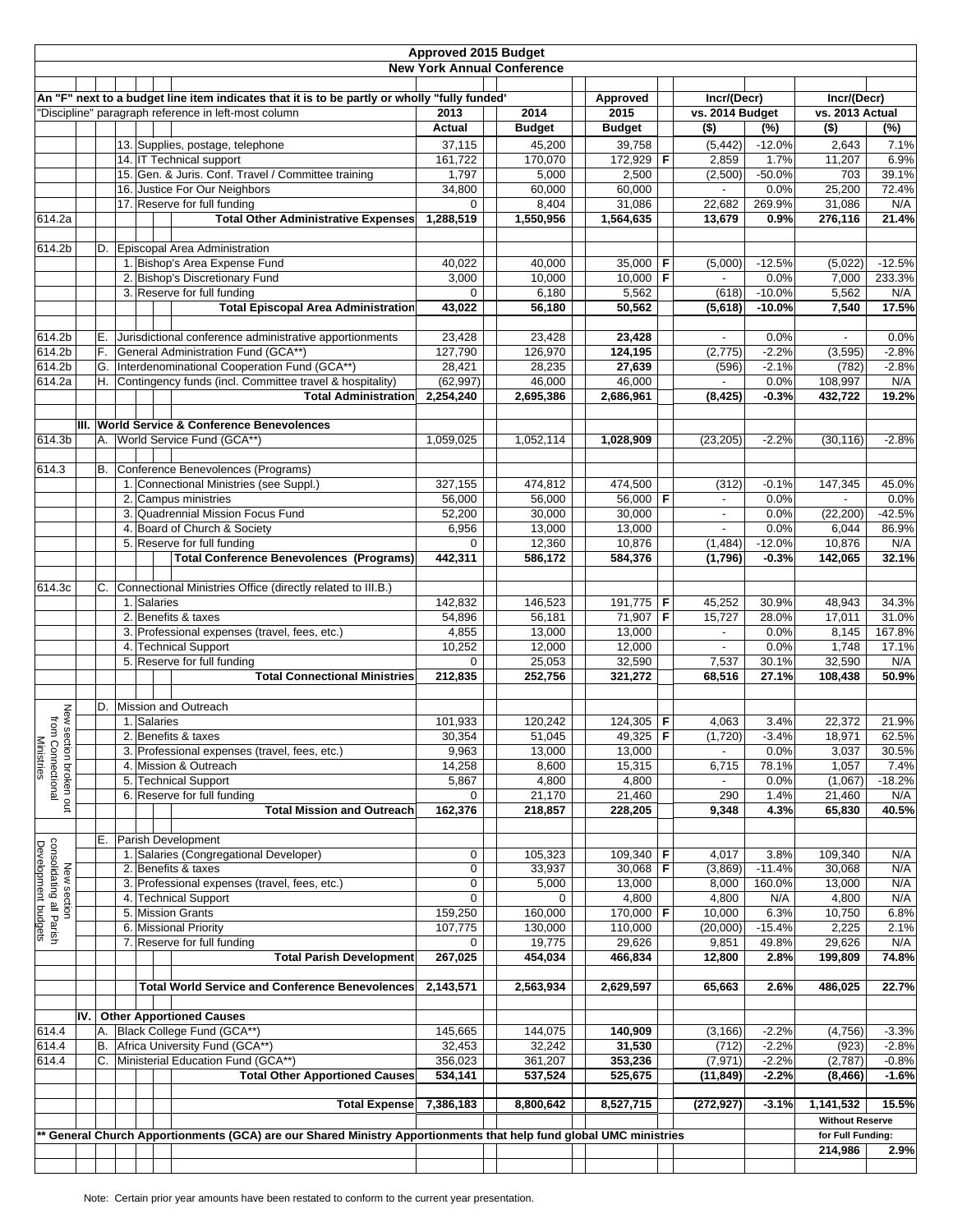|                                                                                |                       | <b>Approved 2015 Budget</b><br><b>New York Annual Conference</b> |                         |                            |             |  |  |
|--------------------------------------------------------------------------------|-----------------------|------------------------------------------------------------------|-------------------------|----------------------------|-------------|--|--|
| <b>Income from Registration Fees, Contributions and Donations</b>              |                       |                                                                  |                         |                            |             |  |  |
|                                                                                |                       | 2014                                                             | <b>Approved</b><br>2015 |                            | Incr/(Decr) |  |  |
|                                                                                | 2013<br><b>Actual</b> | <b>Budget</b>                                                    | <b>Budget</b>           | vs. 2014 Budget<br>$($ \$) | (%)         |  |  |
| Board of Church & Society (World Service & Conference Benevolences)            |                       |                                                                  |                         |                            |             |  |  |
| <b>Special Sundays</b>                                                         | 1,708                 | 8,000                                                            | 8,000                   |                            |             |  |  |
| Sale of Booklets                                                               | 1,332                 | 500                                                              | 500                     |                            |             |  |  |
| Sub-total                                                                      | 3,041                 | 8,500                                                            | 8,500                   | 0                          | 0.0%        |  |  |
|                                                                                |                       |                                                                  |                         |                            |             |  |  |
| Board of Ordained Ministry (Clergy Support)                                    |                       |                                                                  |                         |                            |             |  |  |
| <b>Candidacy Fees</b>                                                          | 10,655                | 17,050                                                           | 17,050                  |                            |             |  |  |
| <b>Residency Fees for Compass</b>                                              | 4,450                 | 6,250                                                            | 6,250                   |                            |             |  |  |
| Sub-total                                                                      | 15,105                | 23,300                                                           | 23,300                  | 0                          | 0.0%        |  |  |
| Board of Trustees (Administration)                                             |                       |                                                                  |                         |                            |             |  |  |
| Estate, Trust, Other                                                           | 24,987                | 28,000                                                           | 28,000                  |                            |             |  |  |
| Sub-total                                                                      | 24,987                | 28,000                                                           | 28,000                  | 0                          | 0.0%        |  |  |
|                                                                                |                       |                                                                  |                         |                            |             |  |  |
| Commission on Archives & History (Administration)                              |                       |                                                                  |                         |                            |             |  |  |
| Donations                                                                      | 274                   | $\blacksquare$                                                   | 300                     |                            |             |  |  |
| <b>NEJ Conference Fees</b>                                                     |                       |                                                                  | 10,000                  |                            |             |  |  |
| Sub-total                                                                      | 274                   | $\Omega$                                                         | 10,300                  | 10,300                     | 0.0%        |  |  |
|                                                                                |                       |                                                                  |                         |                            |             |  |  |
| Commission on Conference Sessions (Administration)                             |                       |                                                                  |                         |                            |             |  |  |
| <b>Registration Fees</b>                                                       | 258,931               | 265,000                                                          | 259,000                 |                            |             |  |  |
| Sub-total                                                                      | 258,931               | 265,000                                                          | 259,000                 | (6,000)                    | $-2.3%$     |  |  |
| Connectional Ministries Vision Table (World Service & Conference Benevolences) |                       |                                                                  |                         |                            |             |  |  |
| <b>Registration Fees</b>                                                       | 48,485                | 45,000                                                           | 45,000                  |                            |             |  |  |
| Sub-total                                                                      | 48,485                | 45,000                                                           | 45,000                  | 0                          | 0.0%        |  |  |
|                                                                                |                       |                                                                  |                         |                            |             |  |  |
| Immigration Taskforce (Administration)                                         |                       |                                                                  |                         |                            |             |  |  |
| <b>Directory Sales</b>                                                         |                       |                                                                  | 250                     |                            |             |  |  |
| Sub-total                                                                      | 0                     | 0                                                                | 250                     | 250                        | N/A         |  |  |
|                                                                                |                       |                                                                  |                         |                            |             |  |  |
| Conference Secretary & Journal (Administration)                                |                       |                                                                  |                         |                            |             |  |  |
| <b>Directory Sales</b>                                                         | 1,828                 | 1,500                                                            | 1,750                   |                            |             |  |  |
| Sub-total                                                                      | 1,828                 | 1,500                                                            | 1,750                   | 250                        | N/A         |  |  |
| Parish Development (World Service & Conference Benevolences)                   |                       |                                                                  |                         |                            |             |  |  |
| <b>Funding from Parish Development</b>                                         |                       | 144,259                                                          | 157,208                 |                            |             |  |  |
| Sub-total                                                                      | $\mathbf 0$           | 144,259                                                          | 157,208                 | 12,949                     | N/A         |  |  |
|                                                                                |                       |                                                                  |                         |                            |             |  |  |
| <b>Total</b>                                                                   | \$<br>352,651         | 515,559<br>\$                                                    | 533,308<br>\$           | \$<br>17,749               | 3.4%        |  |  |